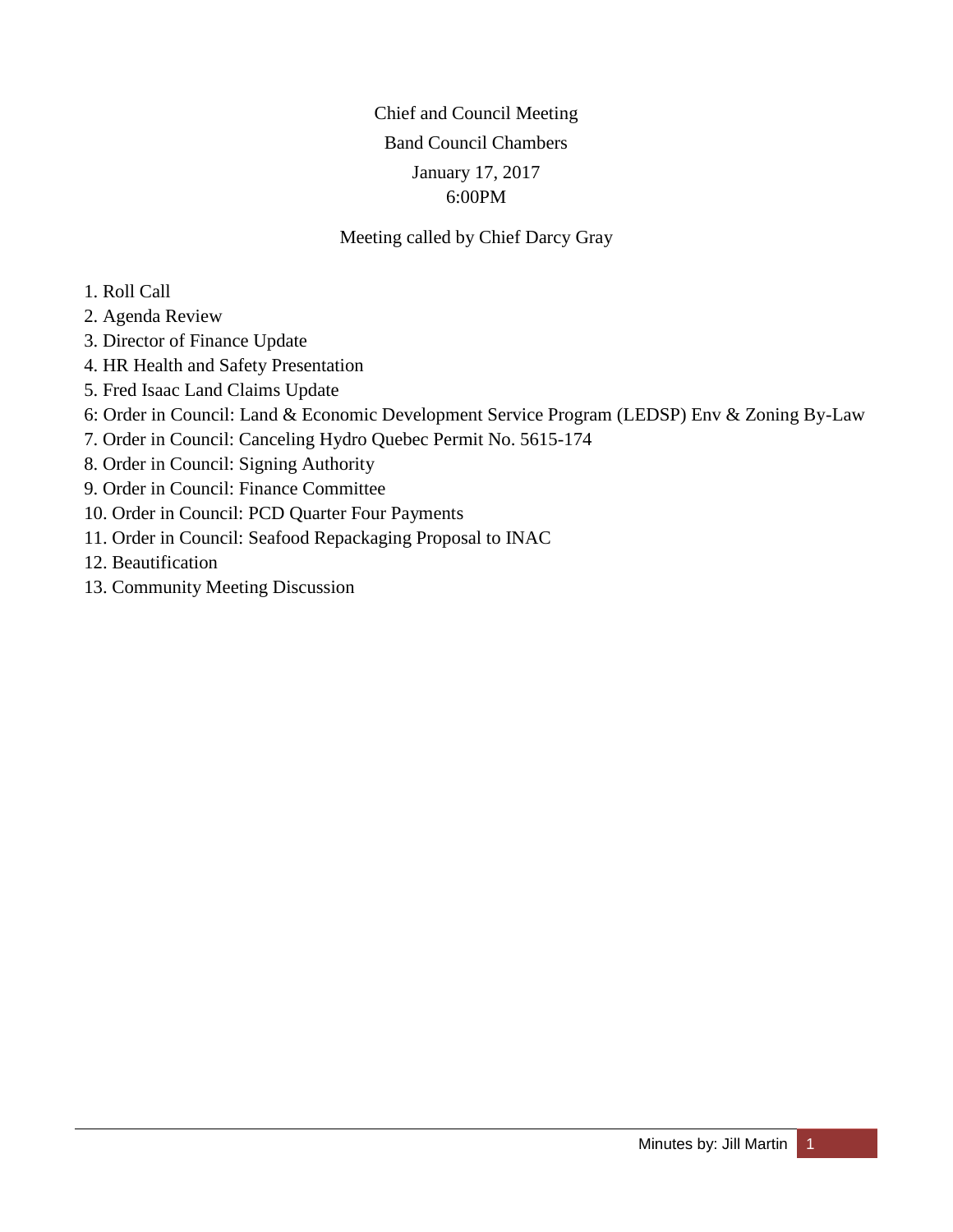### **1. Roll Call**

### **LMG COUNCIL ATTENDEES:**

Chief Darcy Gray Councillor Lloyd Alcon Councillor Sky Metallic Councillor Wendell Metallic Councillor Lorna Sook Councillor Sheila Swasson Council John Murvin Vicaire Councillor Kevin Methot Councillor Calvin Barnaby Councillor Annette Barnaby Councillor Gordon Isaac Jr.

### **Absent:**

 Councillor Dr. Cathy Martin Councillor Chris Wysote

#### **2. Agenda Review**

A motion was made to accept the agenda.

Moved: Councillor Lorna Sook Second: Councillor Sky Metallic Passed

### **3. Director of Finance Update**

Director of Finance presented to Council on some of the files the Finance team is working on. He also gave an update on the Per Capita Distribution process. Other updates include budgets, audits, housing and the Zenabis file.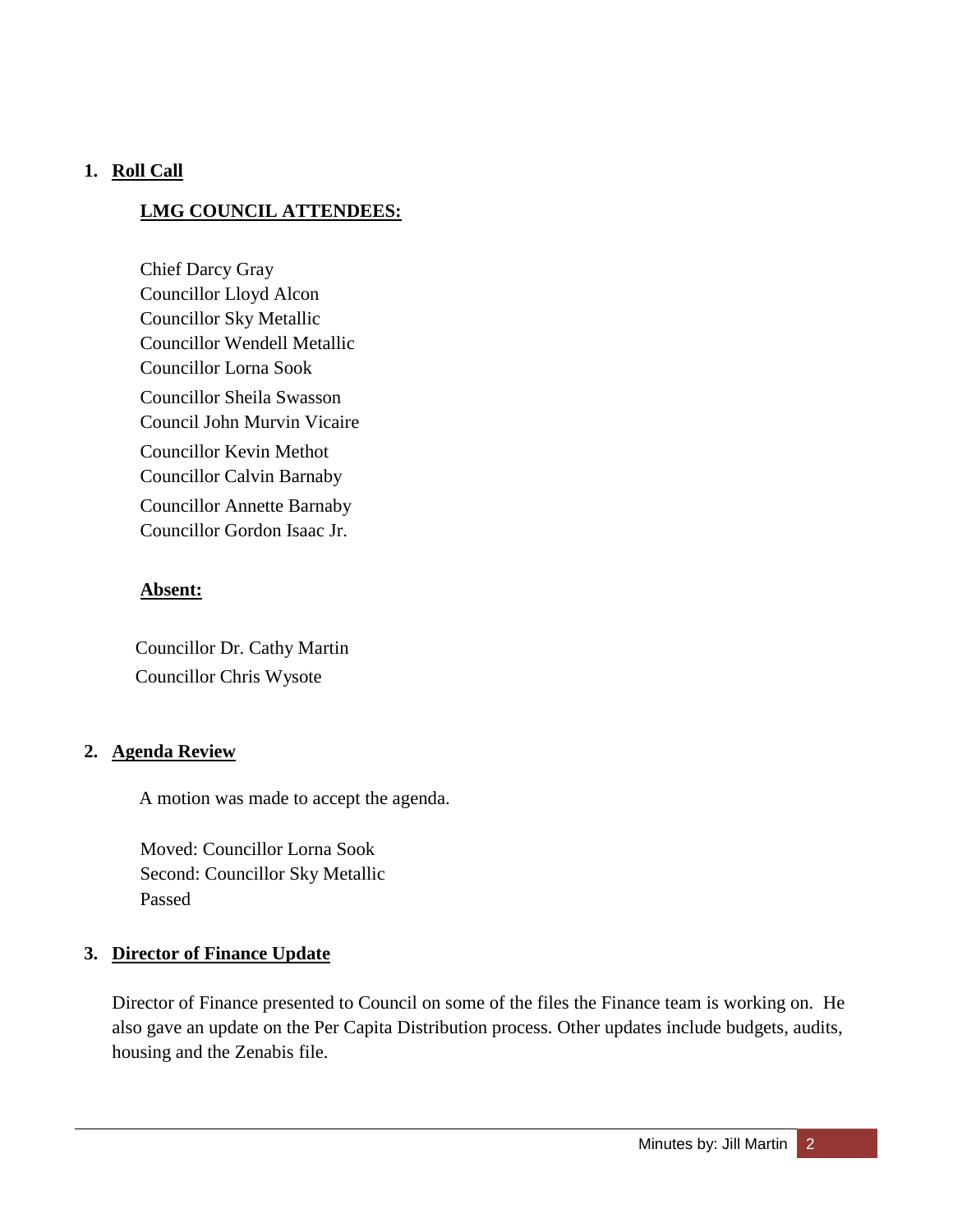### **4. HR Health and Safety Presentation**

HR presented the draft drug and alcohol policy. The goal is to ensure health and safety for the employees and community. They are seeking Council support to do require Pre-Employment drug testing for safety sensitive positions. Council supports the Drug and Alcohol policy.

Moved: Councillor Lorna Sook Second: Councillor Annette Barnaby Passed

## **5. Land Claims Update**

A Land Claims update was given by the policy analyst. It was indicated a Land Corporation Committee has been put into place.

# **6. Order in Council: Land & Economic Development Service Program (LEDSP) Env & Zoning By-Law**

An Order in Council for the Land & Economic Development Service Program was presented to Council. This will allow LMG to allocate funds for drafting, implementation, enforcement and to establish public awareness of proposed laws for Environmental and Zoning.

Moved: Councillor John Murvin Vicaire Second: Councillor Gordon Isaac Jr. Passed

### **7. Order in Council: Canceling Hydro Quebec Permit No. 5615-174**

An Order in Council for Cancelling Hydro Quebec Permit No. 5615-174 which decommissioned Line B located on the Listuguj Reserve was passed.

Moved: Councillor Calvin Barnaby Second: Councillor Kevin Methot Passed

### **8. Order in Council: Signing Authority Royal Bank of Canada**

A motion was made to add the Executive Director to Signing Authority.

Moved: Councillor Calvin Barnaby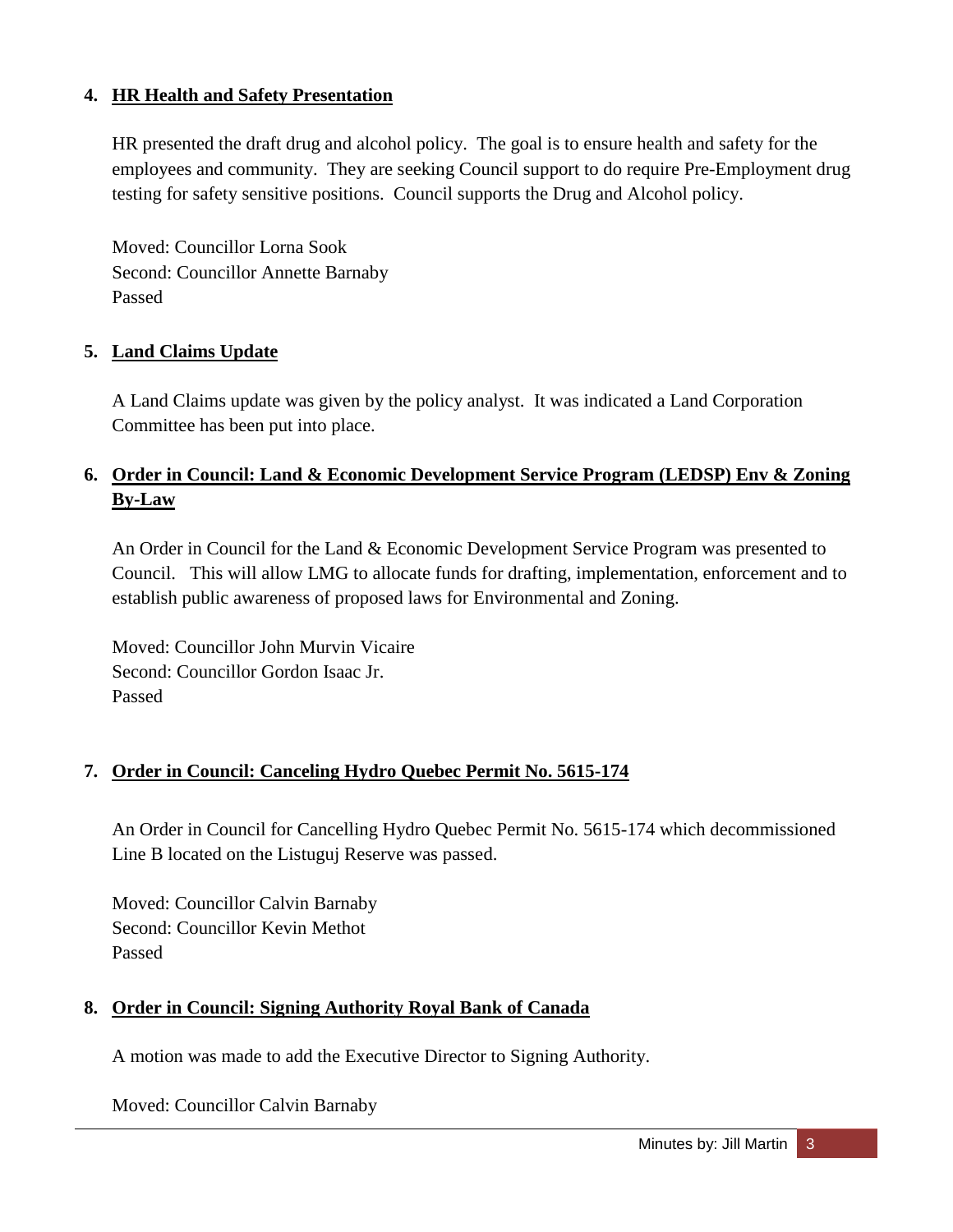Second: Gordon Isaac Jr. Passed

### **9. Order in Council: Finance Committee**

A motion was made to add the Executive Director to the Finance Committee.

Moved: Councillor Gordon Isaac Jr. Second: Councillor Wendell Metallic Passed

## **10. Order in Council: Per Capita Distribution Quarter 4 Payee**

A motion was made to accept the name of the payees for the Quarter Four Per Capita Distribution.

Moved: Councillor Calvin Barnaby Second: Councillor Gordon Isaac Jr. Passed

### **11. Order in Council: Seafood Repackaging Facility Project**

An Order in Council was presented for the Seafood Repackaging Facility Business Plan.

Moved: Councillor Wendell Metallic Second: Councillor Annette Barnaby Passed

### **12. Beautification**

Discussions for improvement of the Beautification program took place. Input was given from Councillors.

### **13. Community Meeting Discussion**

Date negotiations were discussed for the next community meeting.

### **14. Adjournment**

A motion was made to adjourn the meeting.

Moved: Councillor Calvin Barnaby Second: Councillor Lorna Sook